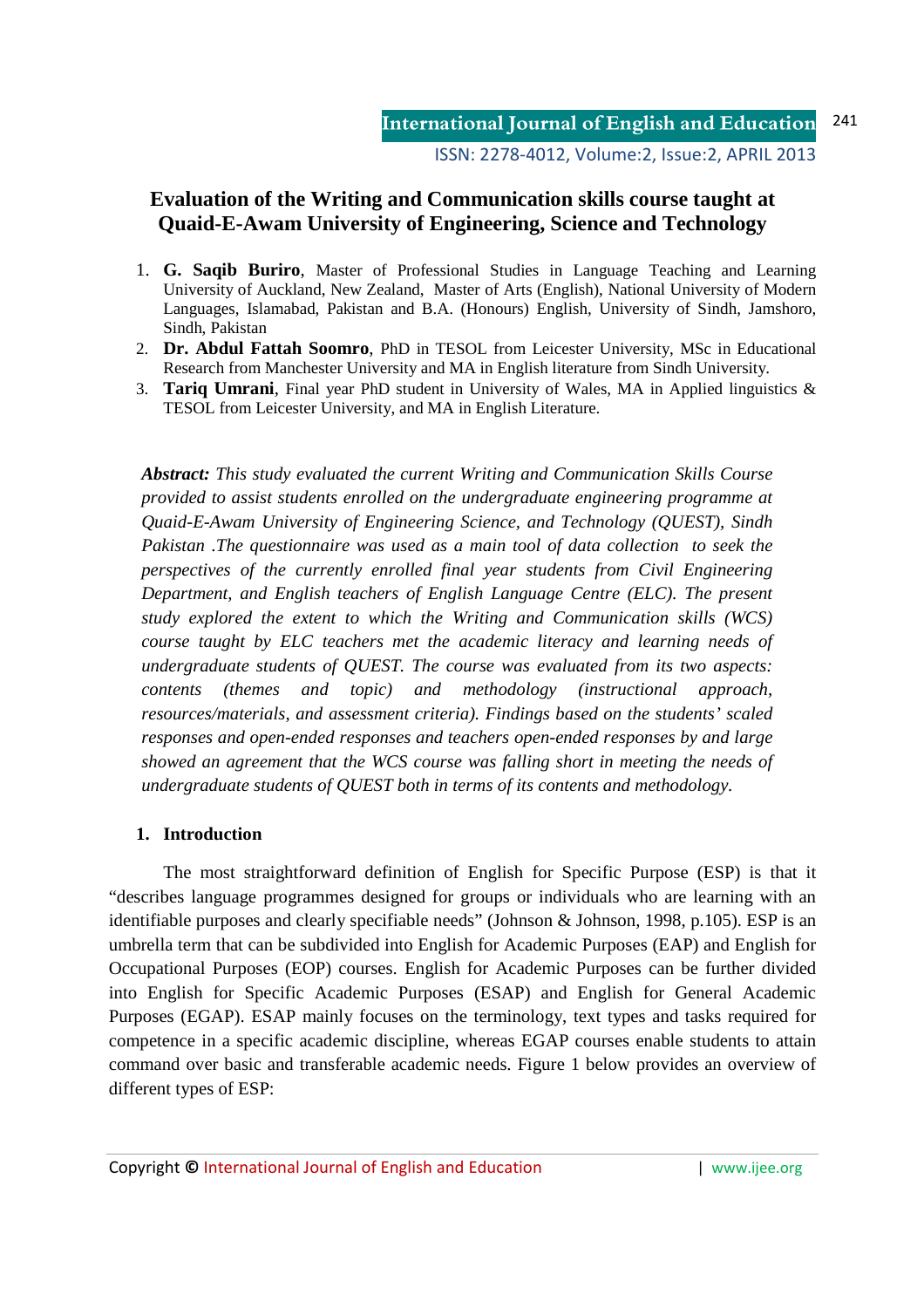#### **International Journal of English and Education** 242

ISSN: 2278-4012, Volume:2, Issue:2, APRIL 2013



### **Figure 1: Classification of ESP based on its purposes (Swales, 1988, p. 44)**

Therefore, there has been some debate in recent years as to the relative value and applicability of general academic and specific academic purposes for particular groups of learners and teaching contexts. Some researchers believe that EGAP courses are more appropriate for developing general academic literacy skills in pre-degree programmes and for classes of students from different disciplines (Spack, 1988; Johns, 2005; Wette & Lessels, 2010). Others point out that differences between disciplines mean that students, particularly at more advanced levels of study, need to learn language and skills that are specific to their discipline (Huckin, 2003; Hyland, 2002; Robinson, 1980). The development of an ESP course can be seen as dependent on five main elements: the concept of specialized language, rhetorical or discourse analysis, target situation analysis, skills and strategies, and the learning centered approach (Hutchinson and Waters, 1987). Since the learning centered approach focuses on the learners' needs at the course design stage as well as throughout the course, assessing learners' needs and using authentic materials to meet their language needs are vital aspects of ESP courses.

Consequently, a significant body of literature claims that the greatest contributions of ESP to language teaching are authenticity and needs assessment (Bhatia 1986; Dudley-Evans & John 1998; Hutchinson & Waters 1987; Jordan 1997; Mackay & Mountford 1978; Munby 1978; Nunan 1988; Robinson 1991; West 1998). The concept of authenticity is related to the idea that the main consideration in an ESP course must be authenticity in terms of the texts and tasks used (West, 1998). Since authentic texts are directly related to the professional interests of ESP students, they will be more likely to motivate the students in order to perform effectively in their target situation. It is also recommended that authentic tasks that are the real life project-based studies related to learners' field of study should be used in ESP courses, as they are a good way of preparing students for actual professional applications (Spaulding, 1992).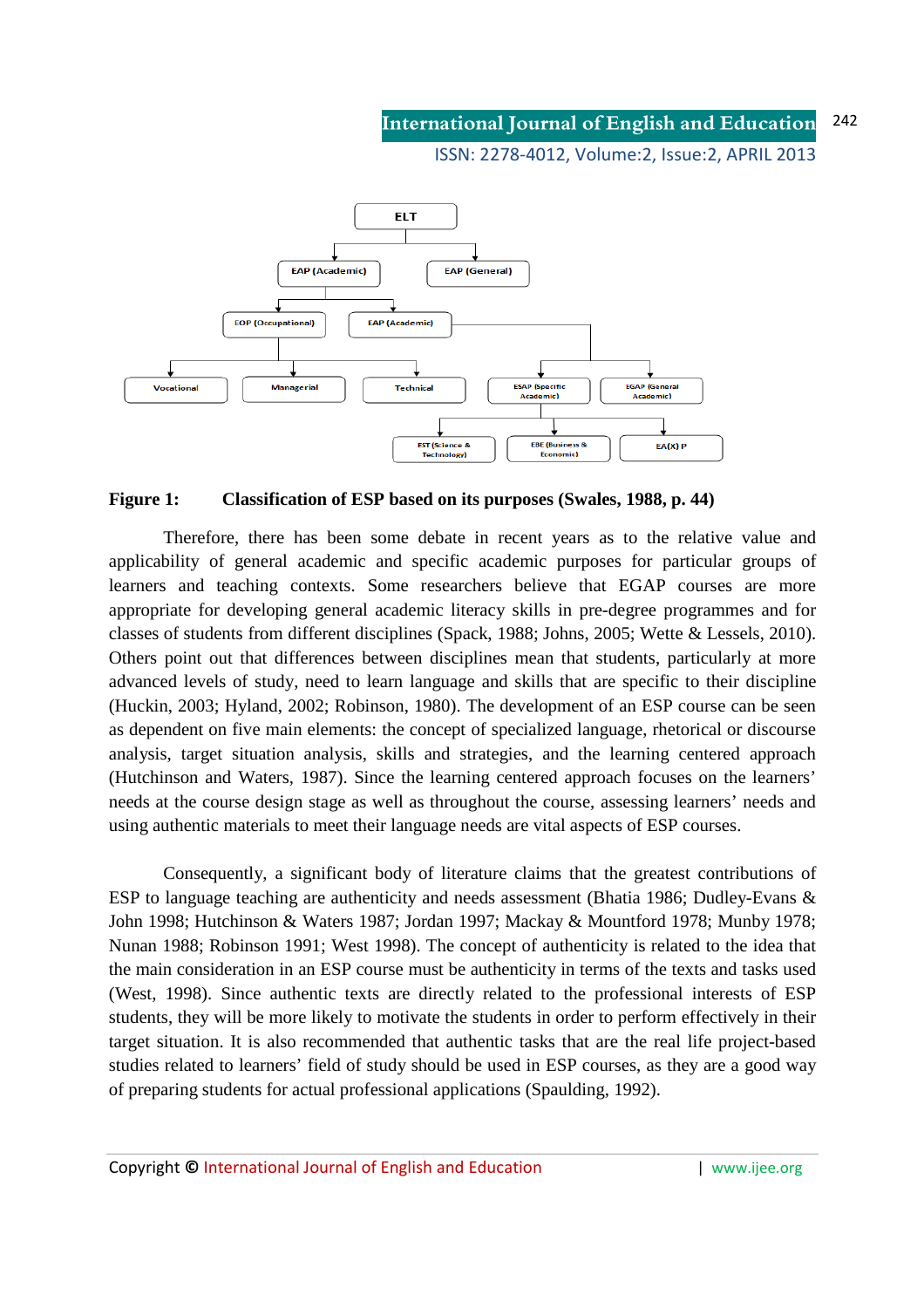### 2. **Rationale for the study**

Quaid-E-Awam University of Engineering, Science and Technology (QUEST), is a public sector university located in the Southern Pakistan where I have been working as a lecturer in English for the last four years. The medium of instruction at the university is essentially English, and students attending the courses are expected to have sufficient knowledge of English on entry to perform well in their professional academic life. The university offers students compulsory English courses to augment their English language knowledge and communication skills to meet their academic and professional needs. An English Language Centre (ELC) has been established as an independent section in the university with five lecturers and two English language laboratories for the purpose teaching practical lessons in English.

At QUEST, as with other universities in Pakistan, many students are of low-proficiency in English. As a result, the majority of students fail their major papers, and those who pass somehow do not get jobs related to their fields, since they lack communication skills essential for any public or private industry or organization (Mansoor, 2005 and Siddiqui, 1994). The English language course *Writing and Communication Skills* (WCS) taught at undergraduate level is perceived as more a course in English for General Academic Purposes (EGAP) than a course in English for Specific Academic Purposes (ESAP) that focuses on the particular academic literacy needs of engineering students. There is no prescribed textbook (set-text) for the English course, and a number of students have expressed dissatisfaction with their proficiency in English both during and after completing their engineering studies.

One factor that may contribute to students' English inadequate level of proficiency is the quality of the English language curriculum offered at the university as the syllabus for courses offered at the ELC have not been developed on the basis of an analysis of the English language needs of the undergraduate engineering students. Evaluating the current curriculum against the needs of students would therefore be a way of identifying more precisely where changes need to be made and, as a number of writers point out, should in fact be the first step in designing any ESP syllabus (Dudley-Evans & St. John, 1998; Hutchinson & Waters, 1987; Nunan, 1988). Thus, the present study examines the syllabus used on the English course (WCS) currently offered at QUEST to evaluate the extent to which course meets the specific academic literacy and learning needs of the students.

## **3. The Context and Participants**

The study was carried out at a public sector Quaid-E-Awam University of Engineering, Science and Technology, Sindh, Pakistan. The participants in the study were students and English lecturers at QUEST. The number of student participants was 60 final-year undergraduate engineering students and all four English lecturers from ELC of the university volunteered to participate in the research. The study used questionnaires for both teachers and student -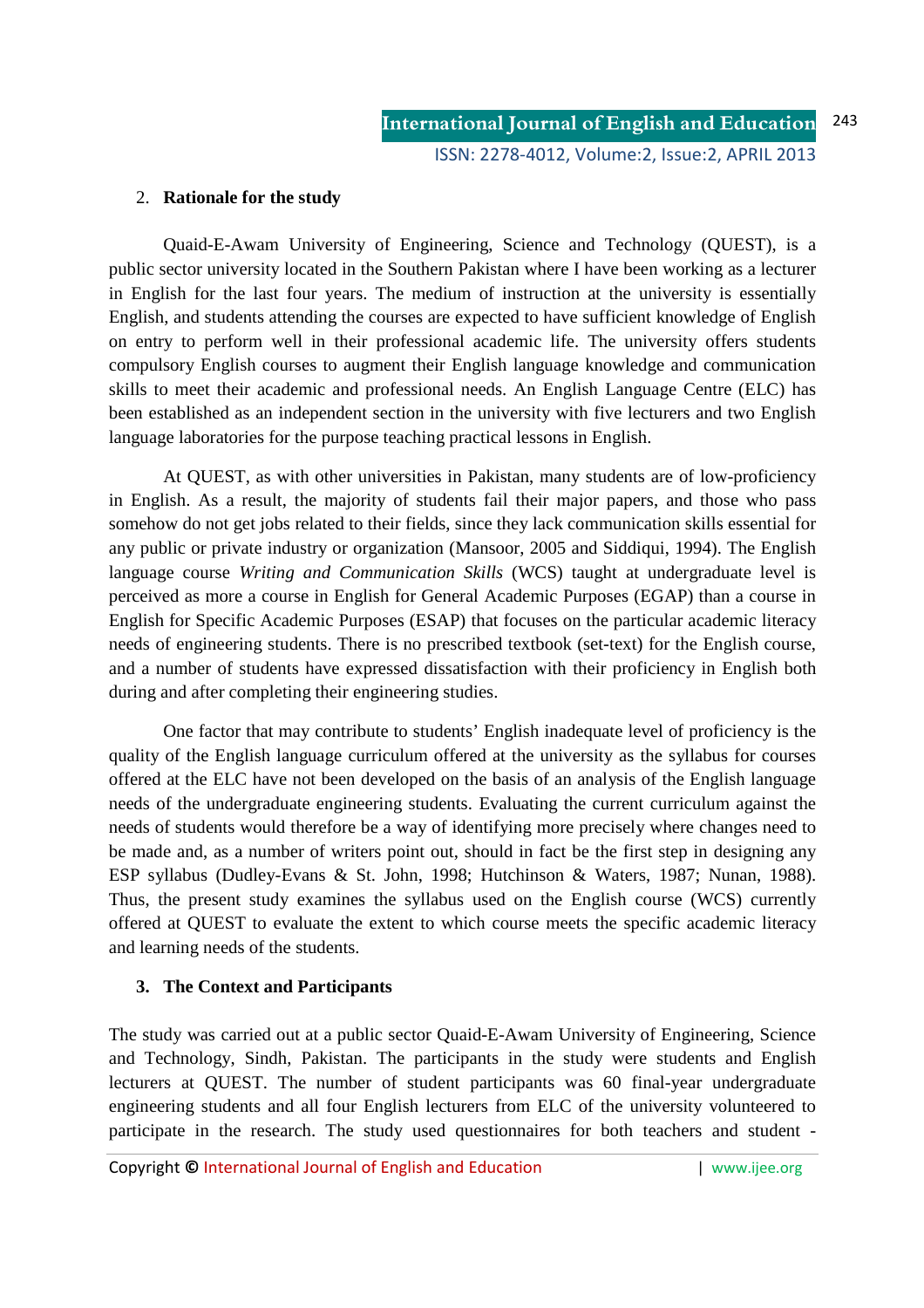#### **International Journal of English and Education** ISSN: 2278-4012, Volume:2, Issue:2, APRIL 2013 244

participants as a main research instrument. The students' questionnaire was based on 10 Likertscale items and three open ended items. In 10 Likert scale items, students were given chance to self-assess on the language skills they needed, and the extent to which the WCS course they took in their first year met their needs as engineers. In the final part of the questionnaire, three openended items gave students a chance to comment in their own words about the WCS course, and suggest any changes in the course to make it compatible to the needs of engineering students. Teachers' questionnaire consisted of just three open-ended items about the WCS course, its content and methodology. Teachers were asked about their views on the present English course: if they were satisfied that the course was meeting the needs of undergraduate engineering students, and if they would like to see any changes implemented. The present study, thus, explored the extent to which the Writing and Communication skills (WCS) course taught by ELC teachers met the academic literacy and learning needs of undergraduate students of QUEST.

## **Findings of the study**

## *3.1. Student-participants' views about the WCS course*

### *Students' views on course contents and instructional approaches*

| <b>Item</b>    |                                                            | Responses to the First<br><b>Two Levels of</b> |  |                |     |  |
|----------------|------------------------------------------------------------|------------------------------------------------|--|----------------|-----|--|
| N <sub>0</sub> | <b>Assessment of WCS course</b>                            | value (A<br>$(n=60)$                           |  | and            | SA) |  |
|                |                                                            | Count                                          |  | <b>Percent</b> |     |  |
| $\mathbf{1}$   | The WCS course was helpful for my engineering studies      | 13                                             |  | 21.6           |     |  |
| $\overline{2}$ | The Writing and Communication Skills (WCS) course at the   | 19                                             |  | 31.6           |     |  |
|                | ELC should focus mainly on improving general academic      |                                                |  |                |     |  |
|                | skills (not just skills that are related to engineering).  |                                                |  |                |     |  |
| 5              | The WCS course helped me to improve my knowledge of        | 15                                             |  | 25             |     |  |
|                | English in the field of engineering.                       |                                                |  |                |     |  |
| 7              | The Writing and Communication Skills (WCS) course at the   | 57                                             |  | 95             |     |  |
|                | ELC should focus mainly on language and skills related to  |                                                |  |                |     |  |
|                | engineering studies.                                       |                                                |  |                |     |  |
| 6              | I prefer WCS teachers to just give us knowledge about      | 9                                              |  | 15             |     |  |
|                | English through formal lectures                            |                                                |  |                |     |  |
| 8              | I prefer participating actively in group and pair tasks in | 53                                             |  | 88.3           |     |  |
|                | English classes.                                           |                                                |  |                |     |  |

### **Table 1: Items on students' assessment of the WCS course**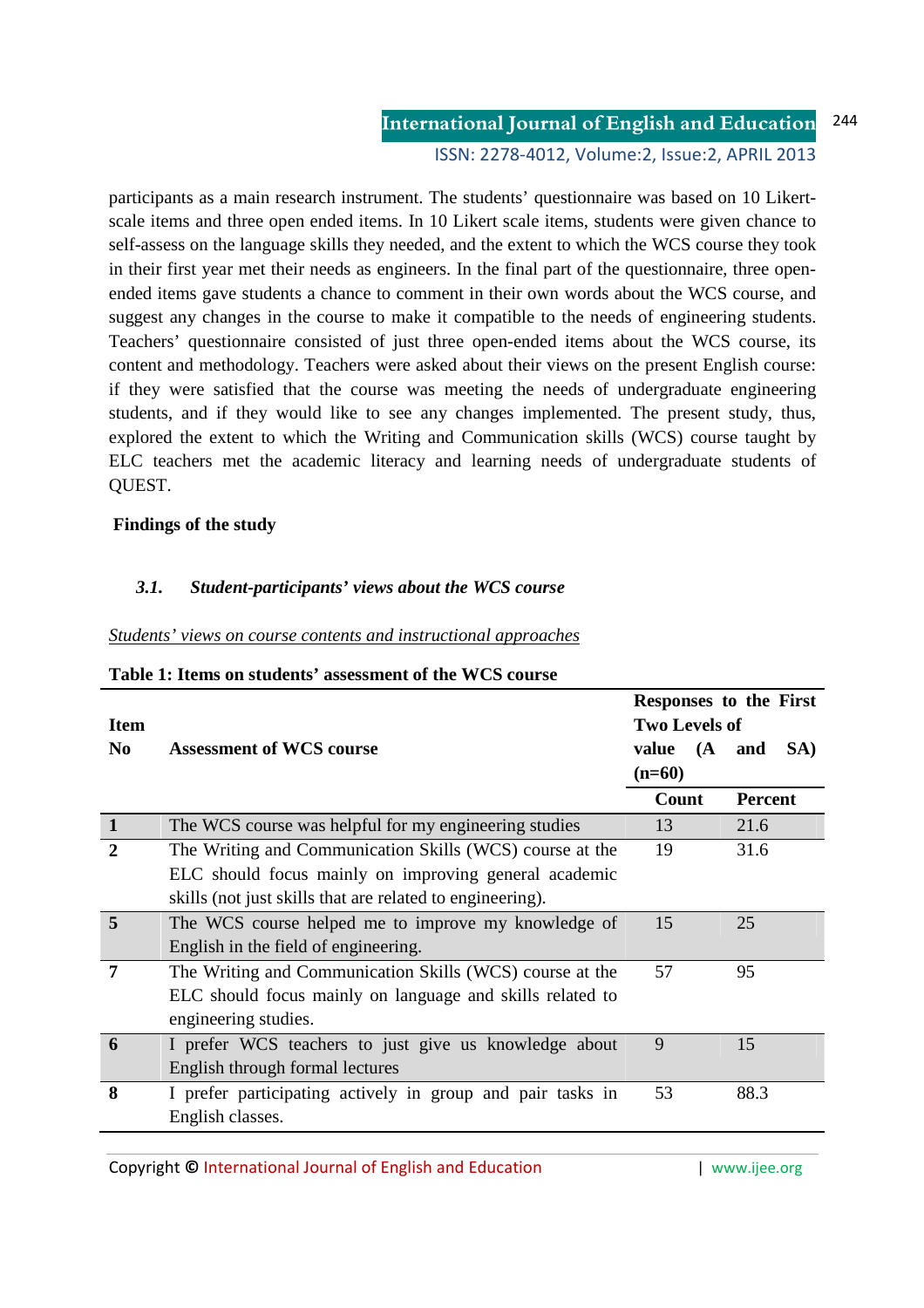## **Two Levels of value are "Agree" (A) and "Strongly Agree" (SA)**

Table 1 show that most students were dissatisfied with both the content and instructional approaches of the WCS course. The majority of student-participants disagreed that the course helped them in their engineering studies; however, regarding course content, the students wanted their course to have focused on language skills specific to engineering; however, the course was more focused on general academic literacy skills. A large number of participants (57/95%) expected from WCS course to have contained topics on language related skills that could have helped them in their engineering studies. Regarding the instructional approaches, students saw little value in traditional approaches course followed in teaching language skills. On the other hand, a large number of participants (53/88.3%) showed a great desire for participating in group or pair tasks: a fundamental feature of the communicative approach to language teaching, which is the optimum approach for an ESP course.

Three open-ended items gave students opportunity to make more detailed answers. They commented about course content and instructional approaches of the WCS course. In item 1 students were asked to point out the parts of the course helped them in meeting their academic literacy and learning needs as engineers. Fifty-three (88.3%) of the students regarded the contents and methodology for the listening and speaking skills part of the course as the most helpful parts for them in their engineering studies, while reading and writing were seen as less helpful in terms of their content and instructional approach. In their comments on which parts (contents and methodology) students considered helpful in listening and speaking skills, one student wrote that:

"…..listening for gist and detail comprehension was of great help……I liked listening to audio tapes in audio lab of ELC, practicing through listening to the conversations of native speakers helped me develop listening for my classes……for speaking skills we used to watch videos on VCR and CD players from the native English context … I liked the videos on presentation skills, and interviews……."

Many students liked the role-plays used by the teachers to practice interviewing and presentation skills. However, some thought that practicing interviewing skills in their first year of studies was not appropriate. One of the students was of the view that:

"…..although it was quite hard for many students to come before audience and present, I enjoyed the part of lecture when teacher used to ask us to come forward for role-plays to practice interview and presentation skills…mock interview was quite helpful….but I think it was too early to learn interview skills in firs year… for me it is important to know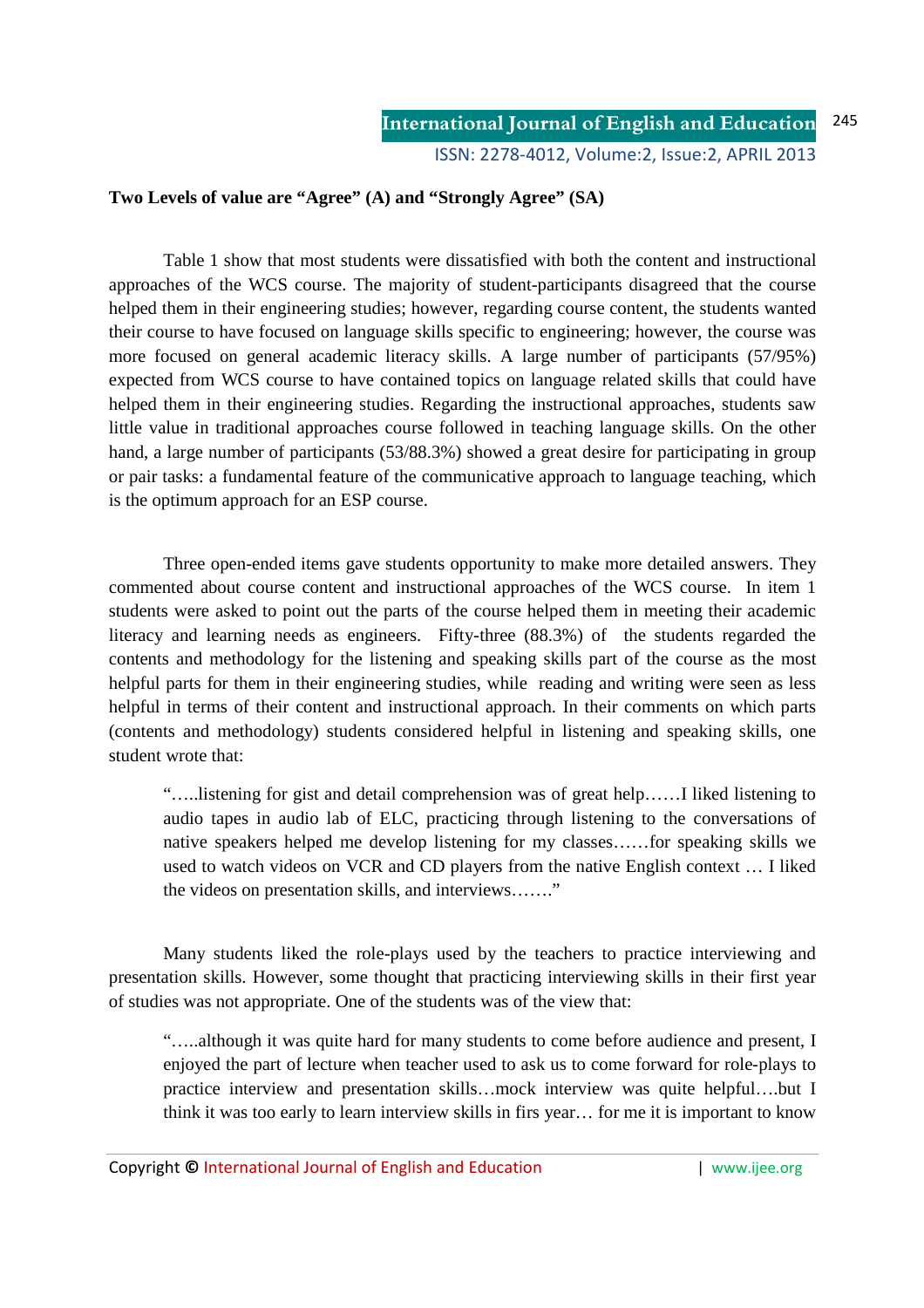more about the interviews now as I am about to finish my studies after this semester..I have forgotten everything what we learnt in first year about interview..."

The small number of participants, who liked the reading and writing components of the course, commented favourably on the list of topics for both reading and writing. However, these students seem less happy about the instructional approaches used on the course. One student commented that:

"I liked the list of topics in syllabus on reading and writing for example on reading for details, skimming, scanning, surveying the text…on writing we had cv writing, letter writing, minutes of meeting..these were good for learning as professional engineers, but these were not taught the way they should be…for example I know the definition of skimming but I cannot skim the text…so it was all theory based not practical…."

The second item on the questionnaire asked the student-participants to comment on the parts of the WCS course they considered were not helpful in meeting their literacy and professional learning needs. At least 43(66.6%) of the students described aspects of the content of the course, and 49(81.6%) students commented on instructional approaches. Regarding the content of the WCS course, a majority of students commented negatively about the distribution of topics of the course. They point out that the course was more focused on future professional needs of undergraduate needs rather than meeting their immediate literacy needs in the first year studies. One student mentioned:

"I think the course included the topics that I need now in my final year not in my first year …to learn language skills to help me in future job hunting needs such as interviewing, cv writing, job application writing….as we don't have another course in English so we may face lot of difficulties in future for these skills…"

Many students criticized the course methodology. Forty nine (81%) students were of the opinion that handouts for reading and writing skills were neither helpful nor interesting. They were critical of the lack of any textbook for the course. Many of students were not happy with having a traditional paper-based exam, which they believed did not truly assess their abilities in language skills. Regarding the class activities, the majority of students showed a great deal of dissatisfaction with the instructor's formal lectures, and stated that they would have preferred to have group discussions. In his comments one student wrote:

"….I don't feel happy about handouts given to us, these used to be either borrowed from other universities or downloaded from internet,…also in handouts there were no examples only theory was given which did not help me in understanding many topics… I think we needed a textbook which includes lot of topics in it…I believe for university students a three hour paper base exam is waste of time and energies of students in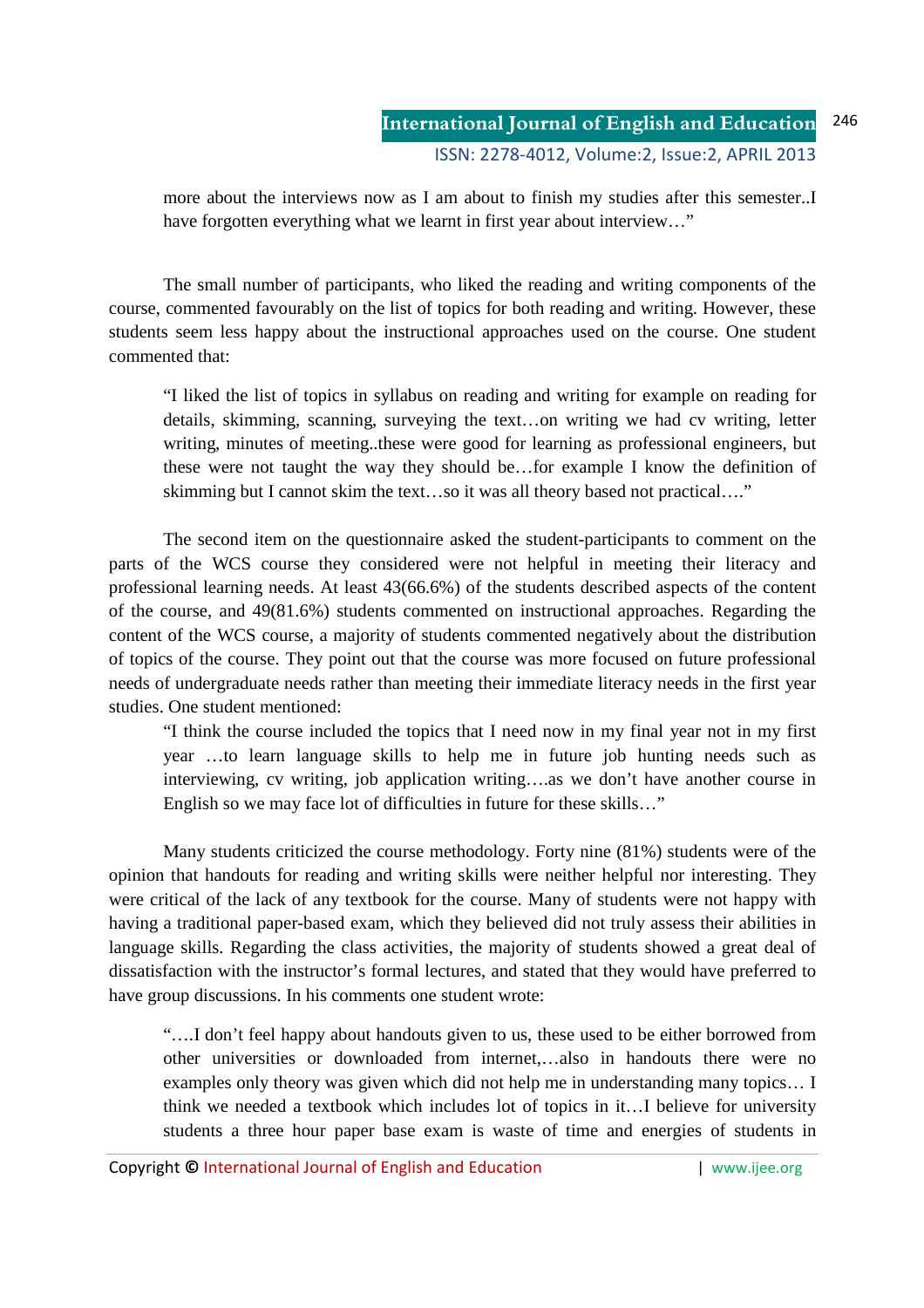cramming the topics covered throughout the semester..I prefer MCQs instead of lengthy paper…I don't like at all teacher formally delivering a lecture for one hour and students get less chance to participate in discussion….I like a class where students have maximum chance to participate in groups or pairs its good for learning I think…."

All in all, the great majority of students disagreed that the WCS course that they took in their first year helped them in their engineering studies or prepared them to get jobs after graduation.

The third and last open-ended item on the questionnaire asked students to suggest improvements they would like to see implemented in the WCS course. A large number of students 56 (93.3%) suggested improvements to both the content and instructional approach of the WCS course. For example, students suggested increasing the instruction time for the English language course, or dividing the current course into two language courses by equally distributing its contents for academic literacy and professional learning skills. They also recommended for adopting a reputable textbook. They would have preferred their instructors to teach interactively, rather than through traditional lecture-based approaches.

With regard to the assessment criteria of the WCS course, students recommended a new approach which could truly assess their language skills rather than using traditional paper-based exam. Regarding the classroom activities, students suggested providing more authentic examples to illustrate theories to make language learning more efficient and durable. One student was of the view that:

"…I think one course in English in four years of study is not sufficient for an engineer, I therefore suggest for more English courses or at least one English course may be included in the final year of our study with one at first year, so that final year student can get refreshing ideas about communication skills which are required after completion of degree…."

Another student suggested an alternative to loose handouts and changes in the assessment criteria:

 "I believe if handouts are replaced with text book containing all the topics for the course, it will help students and also teachers…..my next suggestion is to kindly change the exam pattern, for me a three hour theory exam was very stressful…I like multiple option based exam…"

Another student suggested on instructional approach in these words: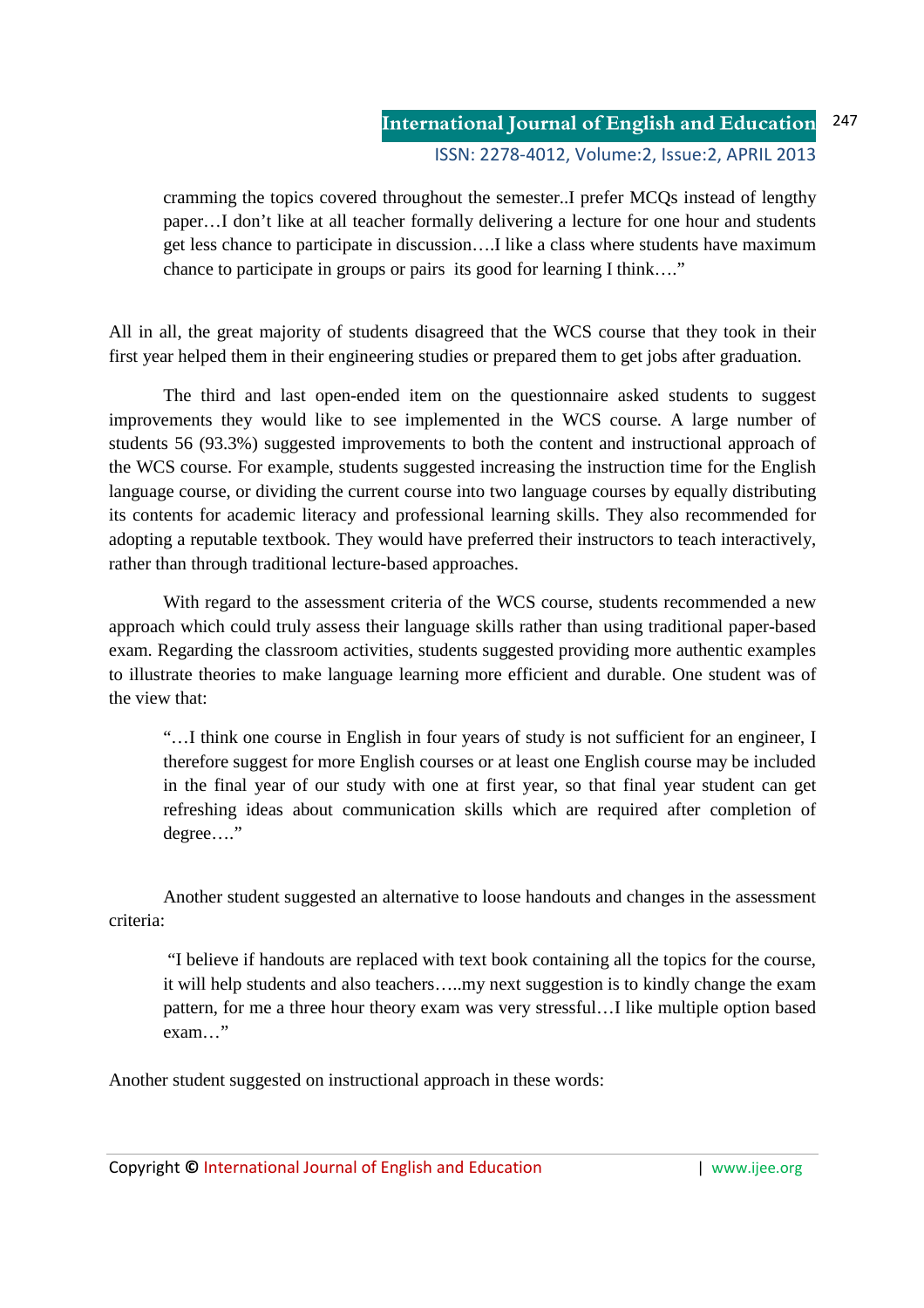"for me it is difficult to understand a topic which is told in theory only, I understand the concept better if I am given some examples which can explain me what the topic is really about…I therefore would suggest to my English lecturers to kindly use more examples and less theory in teaching the difficult concepts of communication skills"

Overall, a large number of student-participant suggested some very helpful suggestions for the improvement of the currently taught WCS course from the point of view its contents and instructional approach it used.

## *Students' self-assessment of their current level of English*

|        |  |  | Table 2: Items on students' self assessment of their current level of English against WCS |  |  |  |  |
|--------|--|--|-------------------------------------------------------------------------------------------|--|--|--|--|
| course |  |  |                                                                                           |  |  |  |  |

| <b>Item</b><br>N <sub>0</sub> |                                                               | <b>Levels of</b>          | Responses to the First Two |  |  |  |
|-------------------------------|---------------------------------------------------------------|---------------------------|----------------------------|--|--|--|
|                               | <b>Students' self assessment</b><br>of their level of English | value (A and SA) $(n=60)$ |                            |  |  |  |
|                               |                                                               | Count                     | <b>Percent</b>             |  |  |  |
| 3                             | Looking at my achievement in engineering studies at           | 19                        | 31.6                       |  |  |  |
|                               | QUEST, I think I have very good English language              |                           |                            |  |  |  |
|                               | knowledge and skills.                                         |                           |                            |  |  |  |
| 4                             | English language skills are not very important for            | 3                         | 5                          |  |  |  |
|                               | success in engineering studies at QUEST.                      |                           |                            |  |  |  |
| $\boldsymbol{9}$              | English is very important for getting a job as an             | 58                        | 96.6                       |  |  |  |
|                               | engineer.                                                     |                           |                            |  |  |  |
| 10                            | If my English was better, I would find my engineering         | 56                        | 93.3                       |  |  |  |
|                               | studies easier.                                               |                           |                            |  |  |  |

## **Two Levels of value are "Agree" (A) and "Strongly Agree" (SA)**

The results show that a large number of students were not satisfied with their current level of English, and that they regarded English as essential for success in engineering studies at QUEST and for getting a job in the future. They believed that if their skills in English had been better, they would have been more successful in their engineering studies.

# *3.2. Teacher-participants views about the WCS course*

The second source of data for answering the second research question on WCS course evaluation was the views of teachers collected through open-ended questionnaire items. The responses to teacher were analysed qualitatively due to the small number of respondents.

Item No 4 on their questionnaire asked teacher-participants to respond to what extent they believed the WCS course offered through ELC was meeting the academic literacy and learning needs of their students. In their comments, all four teachers pointed out that the staffing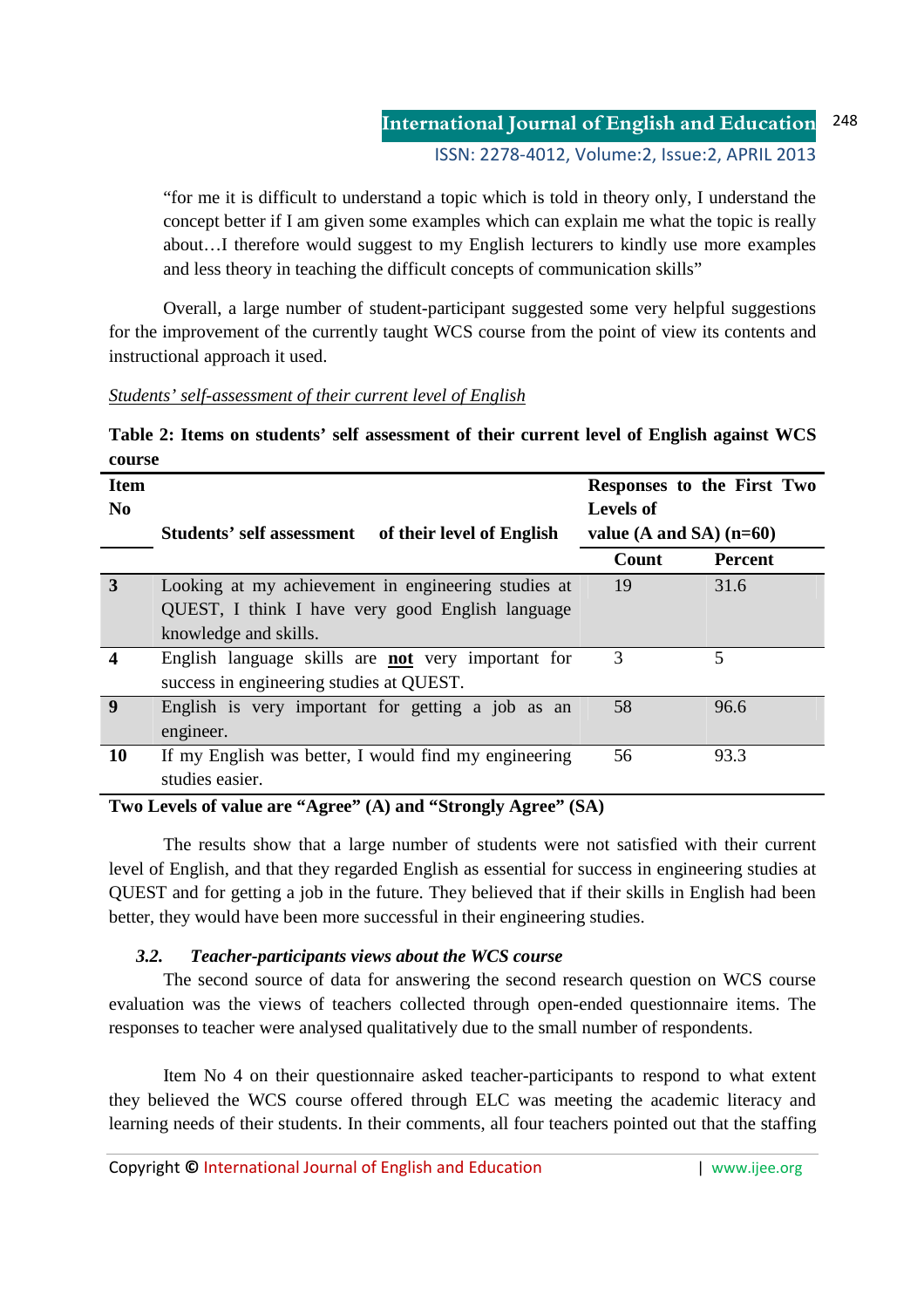allocation for the WCS course was inadequate. It was perhaps the reason these teacher believed that too many topics on professional learning skills had been included in the communication skills course and not enough on academic literacy skills, based on the assumption that students already had good background knowledge of language structures. Insaf was of opinion that:

"Keeping in view the varying needs of these undergraduate engineering students it is difficult to predict that WCS course is meeting their needs…As it is the only English course in four year program that these students are offered, we therefore focus more on the future needs than the current needs, it is the reason the topics included in the course are more inclined towards the future professional needs rather than their current needs…we expect from our students to have sufficient knowledge about English language…our target is to enable these students to have sufficient skills to get jobs in future.."

Item 5 asked respondents to comment on the instructional approaches they used in teaching the WCS course, including the resources, materials, activities and tasks. In their responses, teachers pointed out that although the format of teaching they used was predominately lecture-based, they made their lectures communicative by using role-plays, mock meetings, and other similar types of tasks. Inayat responded to the question in these words:

"Although the objective of the course is to make the students communicatively competent both in oral and written forms, the course is more focused on theoretical rather than practical aspect of language. The teachers here, however, make utmost efforts to make the course as much interactive as possible. For instance, the teachers conduct dummy meetings where students are asked to take minutes; they are made to visit another department and asked to come up with a report based on personal observations, mock interviews are conducted to practice interviews etc.**"** 

Regarding resources and materials Tariq wrote:

"No specific textbook is used for teaching the students. Instead, we normally use supplementary material and design our own material, with help from multifarious resources like internet, newspapers, different books on language, etc. These materials are used as handouts and lectures are delivered via multimedia"

The sixth and last item on questionnaire asked respondents to give their suggestions improvements in the WCS course. Three teachers suggested increasing the number of English courses from one to at least two, in order to create a balance in topics between literacy and learning skills. However, one teacher was of the view that before any significant changes were proposed, a comprehensive needs analysis needed to be carried out in all nine engineering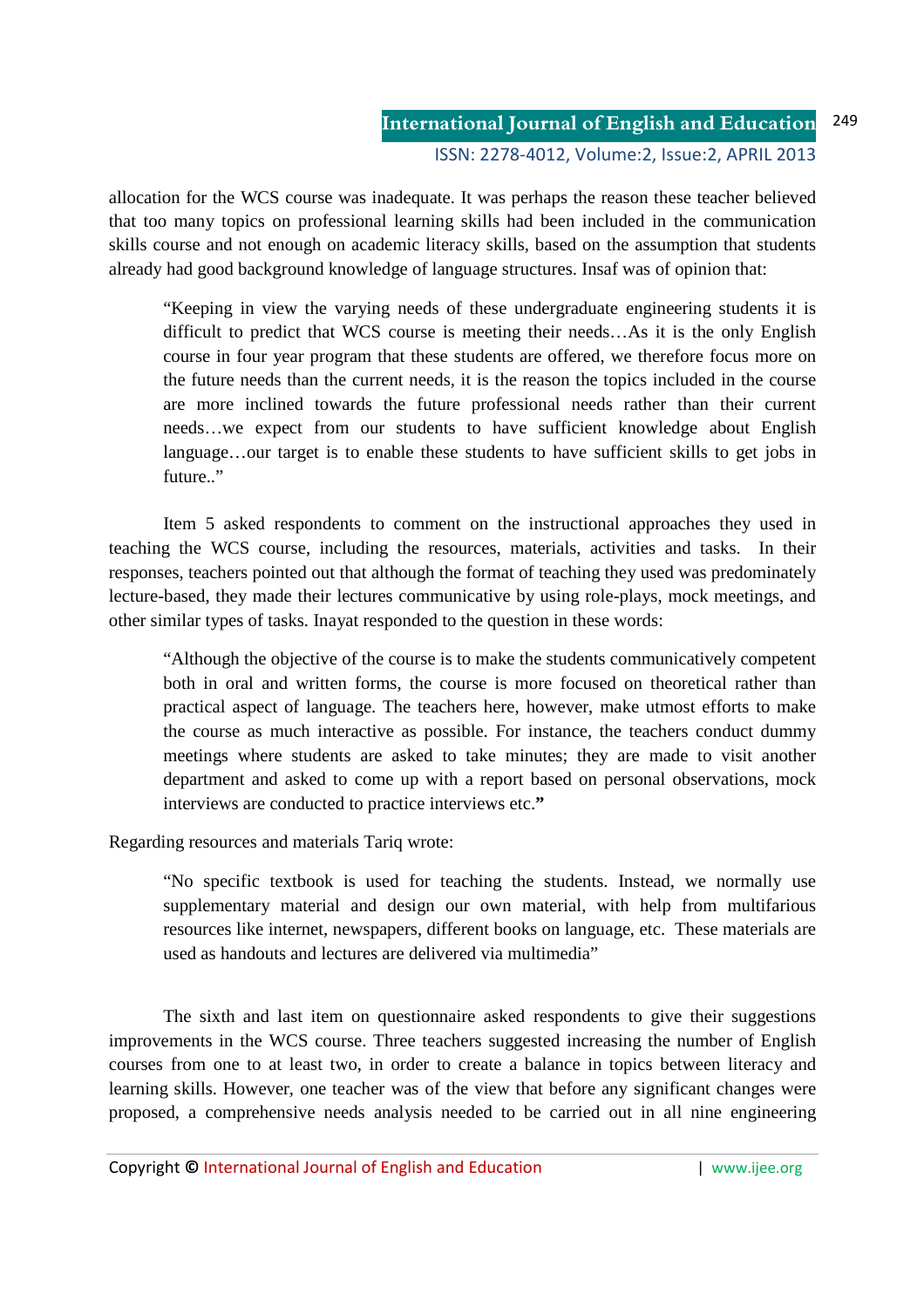#### **International Journal of English and Education** ISSN: 2278-4012, Volume:2, Issue:2, APRIL 2013 250

departments, involving all fourth year students and their instructors. With regard to the instructional approach including resources and activities/tasks, all four teachers suggested that the course WCS would be more effectively taught if the theoretical lectures were made as more interactive by using a communicative language teaching approach. Mansoor was of the view that the WCS course could be improved if it followed a communicative/ESP approach and if course content took account of the needs of the industries:

"Being predominantly theoretical, the course needs to be made a little practical. For example, in addition to teaching students about the components of a report or kinds of letters, they should be made to actually write such reports and letters to give them practical expertise. Moreover, students should be introduced with current and contemporary types of communication through letters / reports. There should be liaison between course designers and Industry so that courses can be updated as per needs of the Engineering Industry".

In his suggestions, Inayat pointed out that the assessment criteria for WCS course also needed to be changed as they are not an appropriate way to assess the skills of engineering students on 3-hour paper based exam. In his words:

"Although, the course needs a lot of changes keeping view the needs and requirements of the students and their varying needs my first suggestion would be for the improving on the paper based exam which is the cause of de-motivation among students"

## **4. Discussions**

Regarding the content of the WCS course, student-participants stated that they would have preferred their course to have focused on language skills specific to engineering; however, the course was more focused on general academic literacy skills such as teaching of grammar and tenses through traditional methods. They expected the WCS course to have included topics on language related skills that could have helped them in their engineering studies. However, the course was more focused on the professional learning needs in the beginning year of studies when it had to have focused on literacy skills because of students' limited academic literacy skills to facilitate them in their studies. Teachers agreed with the students concern that the WCS course should emphasise professional learning needs more. They went on to state that as it was the only academic literacy course in the four year engineering programme they wanted students to have more knowledge of professional skills, which could facilitate them in their future endeavours as professionals. Student participants reported a series of problems with the course contents and organisation that were similar to the ones reported in the study by Artemeva et al (1999). In both courses apparently poor organisation, lack of any clear focus, and an absence of a coordinated structure for the ongoing development of professional students were reported.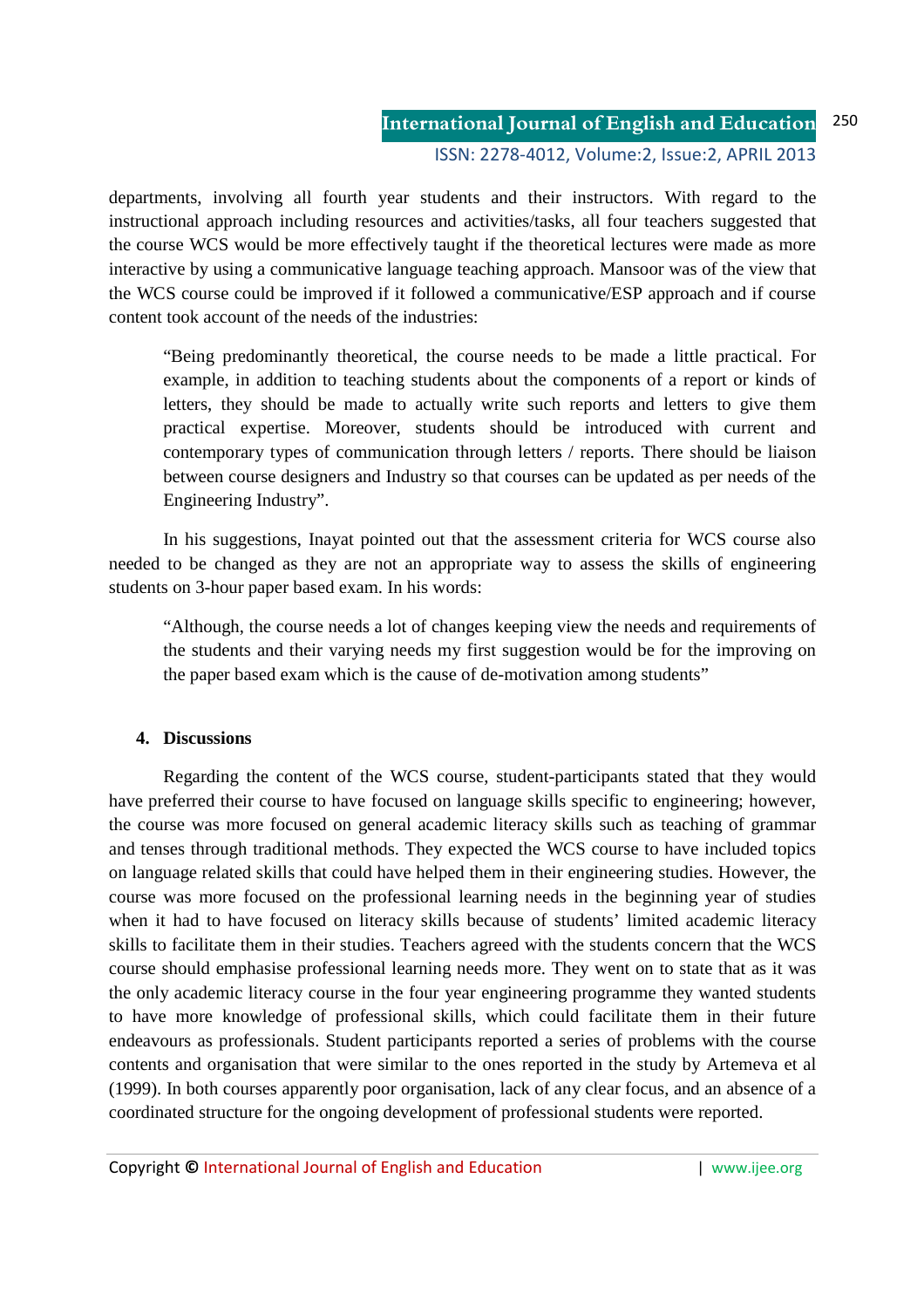Regarding the instructional approaches, students saw little value in a traditional course that taught language skills in a traditional way. A large number of participants showed a great desire for participating in group or pair tasks which is the fundamental feature of the communicative approach to language teaching, a proposed approach for ESP course (Strevens, 1977). Teachers too in their responses agreed with students on instructional approaches to language learning, and were of the opinion that this was because a suitable textbook was not being used. However, the teachers believed that they had tried their best in applying a communicative approach through role-plays, group discussion, mock interviews, and by using the overhead projector, audio-visual aids and by extracting handouts from different sources such as internet, newspapers, and magazines to make the learning more interactive. The findings of the present study to an extent show similarity with the earlier studies on applicability of CLT in the context of Pakistan and elsewhere by (Hawkey, 2006; Karim, 2004; Mangubai et al., 1998; Pham, 2007).These studies all suggest that, in general, EFL teachers look favourably at the use of communicative approach in teaching a second language.

 Another significant aspect of WCS course methodology which was criticized by student and teacher-participants was the assessment criteria used on the WCS. They were of the opinion that the criteria used to assess students' performance on a three-hour paper-based exam were not true a representative strategy for assessing students' language abilities. They believed it was demotivating for students, as they had to memorise the whole syllabus used on WCS course, which was tedious and frustrating. According to Hughes (1989) if the content and technique of a test are at variance with the objectives of the course, this has a negative effect or backwash. This is an important consideration in contexts where examinations play a dominant role (Prodromou, 1995). Both student and teacher-participants in the present study suggested alternatives that included as multiple choice exams and exams which could apply analytical strategies in assessing skills. ESP tests, according to Basturkmen & Elder (2004), should serve a more homogeneous population (e.g., a group of students, doctors, engineers or business managers), more often than not performance-based, in the sense that they involve test-takers in actively using the language to achieve particular communicative functions rather than simply displaying their linguistic knowledge. They tend also to be more narrowly focused with tasks designed to simulate the demands of particular real-world situations (ibid). Findings of the present study with regard to assessment criteria echo the study by Khan (2007) in the Needs Analysis context of Pakistan where he calls for examination reforms so that they measuring students' language skills rather than cause frustration for them.

Students were asked to self-evaluate their proficiency level in English against the WCS course they took in their first year; to identify at what extent the course met their literacy and learning needs. The results revealed that students strongly agreed on the necessity of the English course for success in their engineering studies and professional lives. These participants also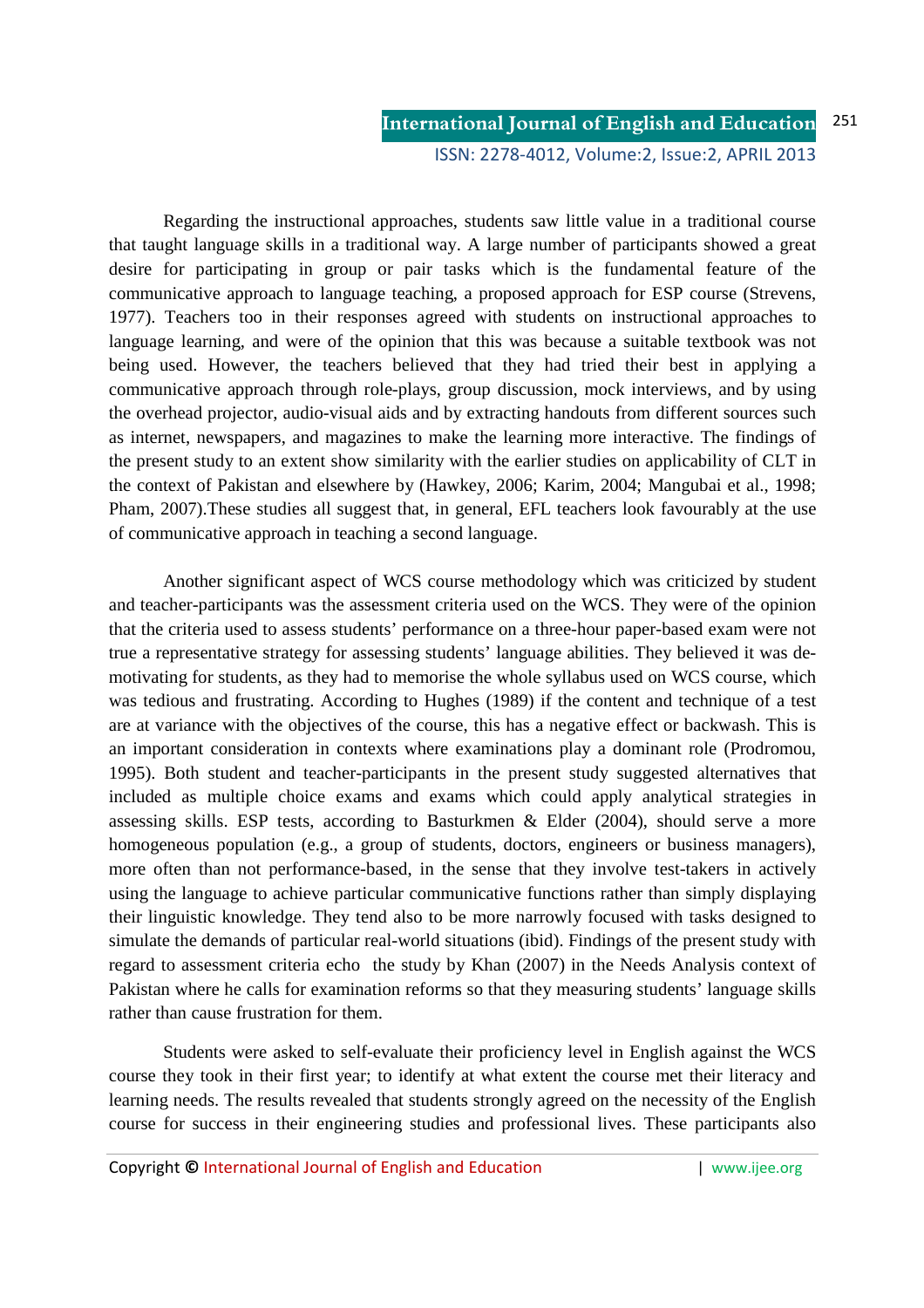believed that the content of the vocational English course and its course material should reflect the content of the core courses in their engineering studies. The overall picture of participants' perceptions of the WCS course made the researcher sure of the course's value for the participants. In addition, there is a general tendency of the participants to believe that the course should reflect the content-courses from engineering. Further, students needed English for their studies and professional purposes. This aspect of the study findings at large shows similarity with the study in engineering context by (Hulst & Jensen, 2002), which found that type of study activities, instruction and examination characteristics all affected the progress of engineering students. This implies that institutes in higher education in engineering may improve their student's progress to some extent by means of efficient curriculum organisation (ibid).

## **5. Conclusion and Recommendations**

Keeping in view the suggestion of Hutchison and Waters (1987) that it is important to consider professional/occupational needs of learners while designing a specific course, it is suggested that results of this study should be utilized for guiding inclusion of such material in the curricula which may help learners meet both their learning (academic, current) and target (occupational, future) needs.

Regarding the equal distribution of content of the WCS course on academic literacy and professional learning skills, the WCS course, which focuses predominantly on professional learning skills and is taught in the first-year of four-year undergraduate programme, could be divided into two separate course: one in the first year of the study based on academic literacy skills and the other on the professional learning needs of students in the final-year of students' engineering programme. Kaewpet (2009) in the context of Thai civil engineering is also of the view that it is crucial to add more professional English courses to engineering programmes and to conduct further research to predict learners' needs as specifically as possible. Those needs can then be more efficiently satisfied in the ESP courses (ibid).

A further implication relates to one aspect of the methodology used on the WCS course vis-à-vis assessment criteria (i.e. the way the exam is assessed – the marking guide, tasks used for assessment). Current assessment criteria at QUEST for assessing the language skills of the students do not resemble those used for ESP tests recommended in the ESP literature, and both students and their teachers expressed their concern over the current theoretical exam based on a three-hour paper. Therefore, changing the assessment criteria used on the WCS course keeping in view the suggested principles of ESP tests mentioned in the (section 2.1 in chapter II) of this study is necessary in order to bring the relevance and specificity needed for an ESP course.

The WCS course should also use the teaching materials, resources and instructional approaches according to the prescribed features for a standard ESP course in literature.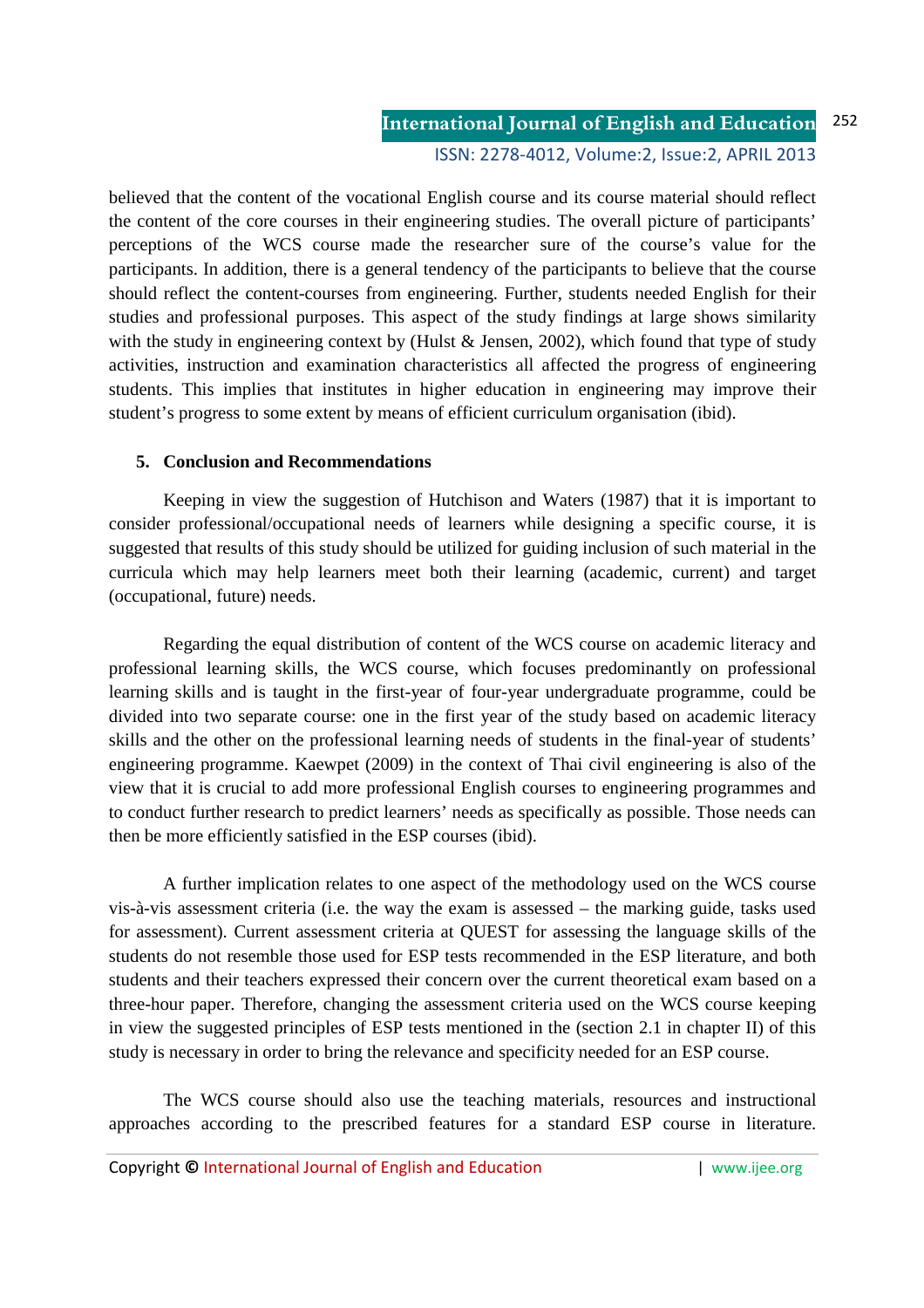**International Journal of English and Education** ISSN: 2278-4012, Volume:2, Issue:2, APRIL 2013 253

According to the general view on language teaching and learning, the content of a syllabus deals with the subject matter to be taught in a course. Markee (1984) defines ESP as an approach to organizing English language programmes in such a way that the content of the courses offered is relevant to the specific needs of specific groups of learners. In this sense, teaching materials have to portray the students' specific subject-matter and their needs. This will help them with defined eventualities in the future. The materials intended for a particular group of learners has to be demanding and challenging to sustain and maintain motivation and interest among the learners.

### **References**

- Artemeva, N., Logie, S., & St-Martin, J. (1999). From page to stage: How theories of genre and situated learning help introduce engineering students to discipline-specific communication. *Technical Communication Quarterly*, *8*(3), 301-316
- Basturkmen, H., & Elder, C. (2004).The practice of LSP. In A. Davies & C. Elder (Eds.), *The handbook of applied linguistics*. Malden: Blackwell Publishing.
- Bhatia, A. T. (1986). Communicative language skills and ESP. In P. W. Peterson (Ed.), *ESP in Practice: Models and Challenges for Teachers.* (pp. 10-15).
- Dudley-Evans, T., & John, M. J. S. (1998).*Developments in English for specific purposes: A multidisciplinary approach*. Cambridge: Cambridge University Press
- Hawkey, R. (2006). Teacher and learner perception of language learning activity. *ELT Journal, 60*(3), 242-252.
- Huckin, T. N. (2003). Specificity in LSP. *Ibérica, 5*, 3-17.
- Hughes, A. (1989). *Testing for language teachers.* Cambridge: Cambridge University Press
- Hulst, M. V. D., & Jansen, F. N. (2002). Effects of curriculum organisation on study progress in engineering studies. *Higher Education, 43*, 489-506.
- Hutchinson, T., & Waters, A. (1987-1991).*English for specific purposes: A learning-centred approach*. Cambridge: Cambridge University Press.
- Hyland, K. (2002). Specificity revisited: How far should we go now? *English for Specific Purposes, 21*, 385-395.
- Johns, A. M. (2005). *Text, role and context: Developing academic illiteracies.* Cambridge: Cambridge University Press.
- Johnson, R. K., & Johnson, H. (1998). *Encyclopaedic dictionary of applied linguistics: A handbook for language teaching.* Malden: Blackwell Publishing.
- Jordan, R. R. (1997). *English for academic purposes*. Cambridge: Cambridge University Press.

Copyright **©** International Journal of English and Education | www.ijee.org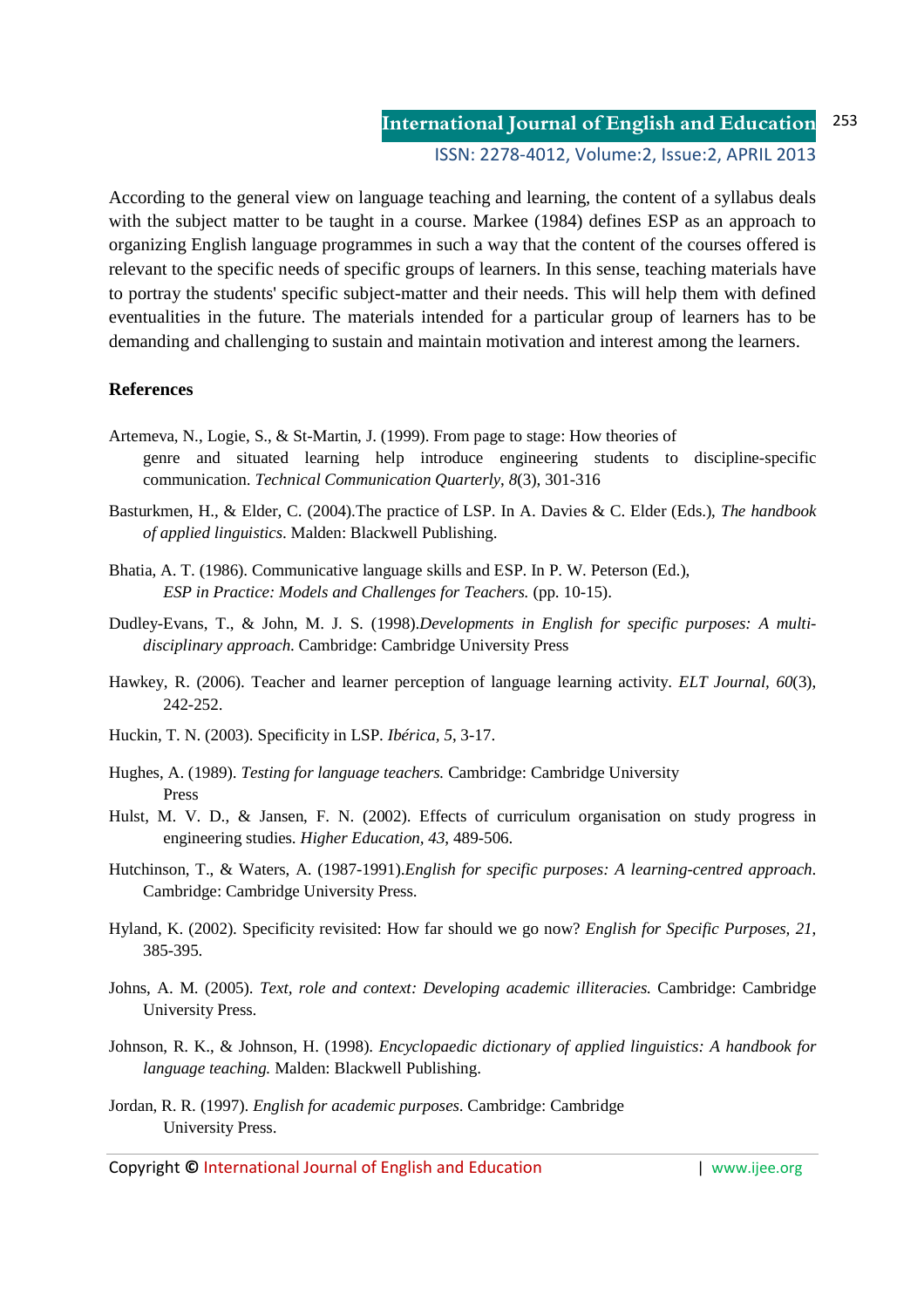- Kaewpet, C. (2009). Communication needs of Thai civil engineering students. *English for Specific Purposes, 28*, 266-278.
- Karim, K. M. R. (2004). *Teachers' perceptions, attitudes, and expectations about communicative language teaching (CLT) in post-secondary education in Bangladesh.* Unpublished master thesis, University of Victoria.
- Khan, H. A. (2007). *A needs analysis of Pakistani state boarding schools secondary level students for adoption of communicative language teaching*. Unpublished MA dissertation, Middlesex University.
- Mackay, R. & Mountford, A. J. (1978). The teaching of English for special purposes: Theory practice. In R. Mackay & A. J. Mountford (Eds.), *English for Specific Purposes: A Case Study Approach.* (pp. 2-20). London: Longman Group Ltd.
- Mangubhai, F., Marland, P., Dashwood, A., & Son, J. (2005). Similarities and differences in teachers' and researchers' conceptions of communicative language teaching: Does the use of an educational model cast a better light? *Language Teaching Research, 9*(1)*,* 32-65.
- Mansoor, S. (2005).*Language planning in higher education: A case study of Pakistan*. Oxford: Oxford University Press.
- Markee, N. (1984). The methodological component in ESP operations. *The ESP Journal*, 3(1).
- Munby, J. (1978) *Communicative syllabus design*. Cambridge: Cambridge University Press.
- Nunan, D. (1988). *Syllabus design*. Oxford: Oxford University Press
- Pham, H. H. (2007) 'Communicative language teaching: Unity within diversity'. *ELT Journal, 61*(3), 193-201.
- Prodromou, L. (1995). 'The backwash effect: from testing to teaching'. *English Language Teaching Journal.* 49/1,13-25
- Robinson, P.C. (1980). ESP (English for specific purposes). Oxford: Pergamon Press.
- Robinson, P. C. (1991). *ESP Today: A practitioners' guide*. Hemel, U.K: Prentice Hall.
- Siddiqui, R. (2004). Energy and Economic Growth in Pakistan. *The Pakistan Development Review 43*(2), 175-200.
- Spack, R. (1988). Initiating ESL students into the academic discourse community: How far should we go. *TESOL Quarterly, 22*(1), 29-51.
- Spaulding, C. L. (1992). *Motivation in the classroom*. USA: McGraw-Hill.
- Strevens, P. (1977) Special purposes language learning: a perspective. *Language Teaching and Linguistics: Abstracts*. *10*(3), 145-163.
- Swales, J. (1988). Communication language reaching in ESP contexts. *Annual Review of Applied Linguistics*, 8, 48 – 57.
- West, R. (1998). *ESP-state of the art*. CELSE, Networking for ESP-An Anti-Conference. Switzerland. The University of Manchester.

Copyright **©** International Journal of English and Education | www.ijee.org